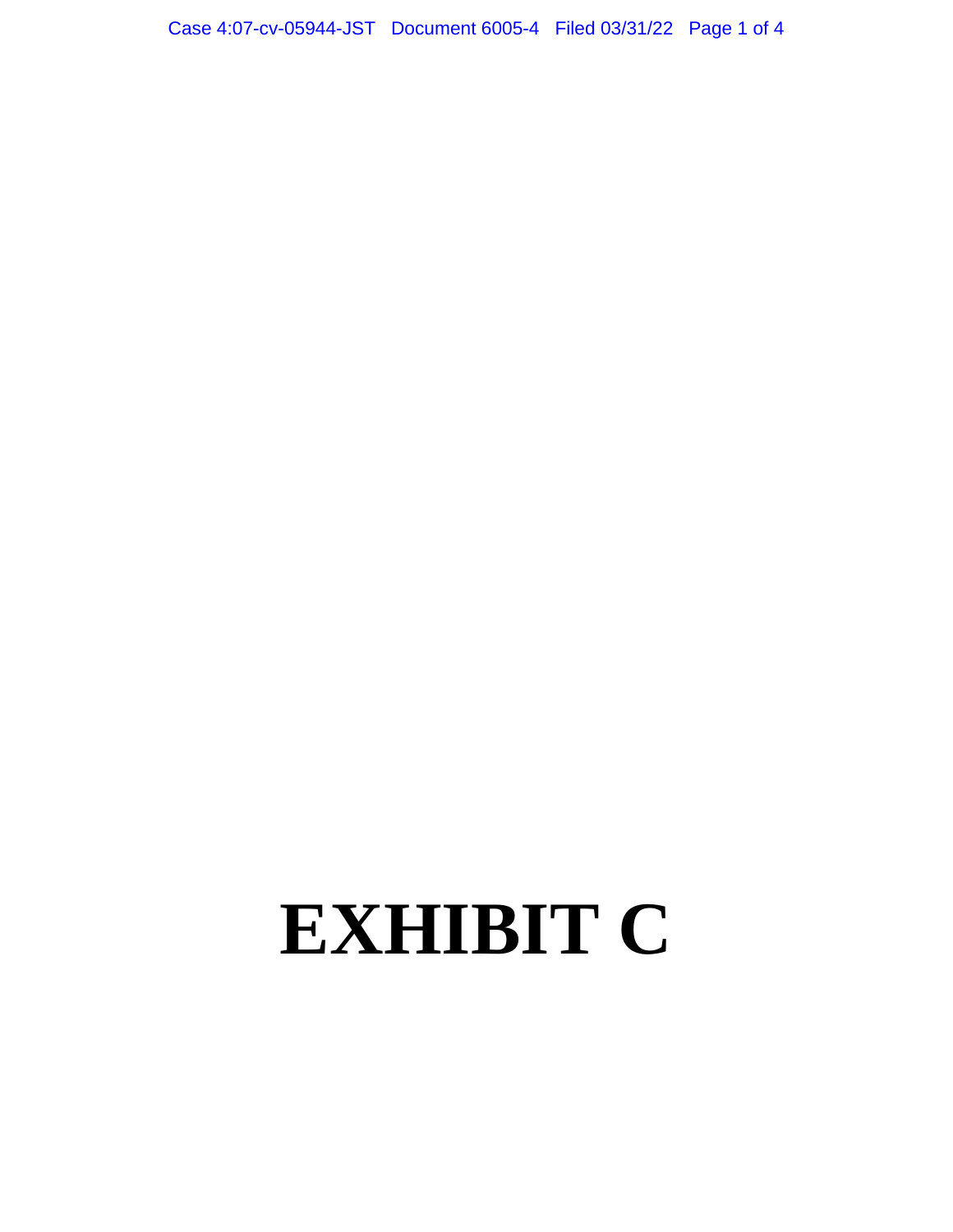Cathode Ray Tube (CRT) Antitrust Litigation Rick Saveri, Esq.Saveri & Saveri, Inc.706 Sansome StreetSan Francisco, CA 94111-17303/31/2022

**KG** KCC P.O. Box 6191, Novato, CA 94948-6191 415-798-5900, 800-211-5201www.kccllc.com www.kccllc.com $\sim$  Fed Tax ID# 20-8049009

## **In re Cathode Ray Tube (CRT) Antitrust Litigation – MDL No. 1917, Master File No. 07-CV-5944-JST Direct Purchaser Settlements**

Administration Fees Incurred & Estimated Amount Remaining

## Administration Fees Incurred and Paid: \$485,513.73

| <b>Invoice Date</b> |                | <b>Invoice</b><br><b>Number</b> | <b>Invoice</b><br><b>Amount</b> | <b>Invoice Summary</b>                                                                                                                                                                                                                                                                                                                                                               | <b>Declaration</b><br><b>Reference</b> |
|---------------------|----------------|---------------------------------|---------------------------------|--------------------------------------------------------------------------------------------------------------------------------------------------------------------------------------------------------------------------------------------------------------------------------------------------------------------------------------------------------------------------------------|----------------------------------------|
| $\mathbf{1}$        | 6/29/2012      | 3952-1                          | \$76,029.72                     | Professional services, out-of-pocket expenses and third party expenses in connection with Case Setup, Mailing<br>Database Preparation, Software Customization, Case Management, Document Formatting, Publication and<br>Mailing of the Chunghwa/Philips Notice, RUM Processing, Email Blast, Website Development, Telephone Setup<br>& Support, Exclusion Processing, and Reporting. | ₹ 3.a (p.2)                            |
| $\overline{2}$      | 9/24/2012      | 3952-2                          | \$84,903.16                     | Professional services, out-of-pocket expenses and third party expenses in connection with Case Setup, Mailing<br>Database Preparation, Software Customization, Case Management, Document Formatting, Publication and<br>Mailing of the Panasonic Notice, RUM Processing, Email Blast, Website Development, Telephone Setup &<br>Support, Exclusion Processing, and Reporting.        | ₹ 3.b (p.2)                            |
| 3                   | 11/15/2012     | 3952-3                          | \$77,700.10                     | Professional services, out-of-pocket expenses and third party expenses in connection with Case Setup, Mailing<br>Database Preparation, Software Customization, Case Management, Document Formatting, Publication and<br>Mailing of the LG Notice, RUM Processing, Email Blast, Website Development, Telephone Setup & Support,<br>Exclusion Processing, and Reporting.               | $\uparrow$ 3.c (p.2)                   |
| $\overline{4}$      | 6/10/2013      | 3952-4                          | \$49,541.14                     | Professional services, out-of-pocket expenses and third party expenses in connection with Case Setup, Mailing<br>Database Preparation, Software Customization, Case Management, Document Formatting, Publication and<br>Mailing of the Toshiba Notice, RUM Processing, Email Blast, Website Development, Telephone Setup &<br>Support, Exclusion Processing, and Reporting.          | <b>↑</b> 3.d (p.2)                     |
|                     | 5   11/19/2014 | 3952-5                          | \$30,211.53                     | Professional services, out-of-pocket expenses and third party expenses in connection with Case Setup, Mailing<br>Database Preparation, Software Customization, Case Management, Document Formatting, Publication and<br>Mailing of the Hitachi/Samsung Notice, RUM Processing, Email Blast, Website Development, Telephone Setup<br>& Support, Exclusion Processing, and Reporting.  | 3.d (p.2−3)                            |
| 6                   | 7/8/2016       | 3952-6                          | \$55,116.75                     | Professional services, out-of-pocket expenses and third party expenses in connection with Case Setup, Mailing<br>Database Preparation, Software Customization, Case Management, Document Formatting, Publication and<br>Mailing of the Thomson/TDA Notice, RUM Processing, Email Blast, Website Development, Telephone Setup &<br>Support, Exclusion Processing, and Reporting.      | <b>↑</b> 3.f (p.3)                     |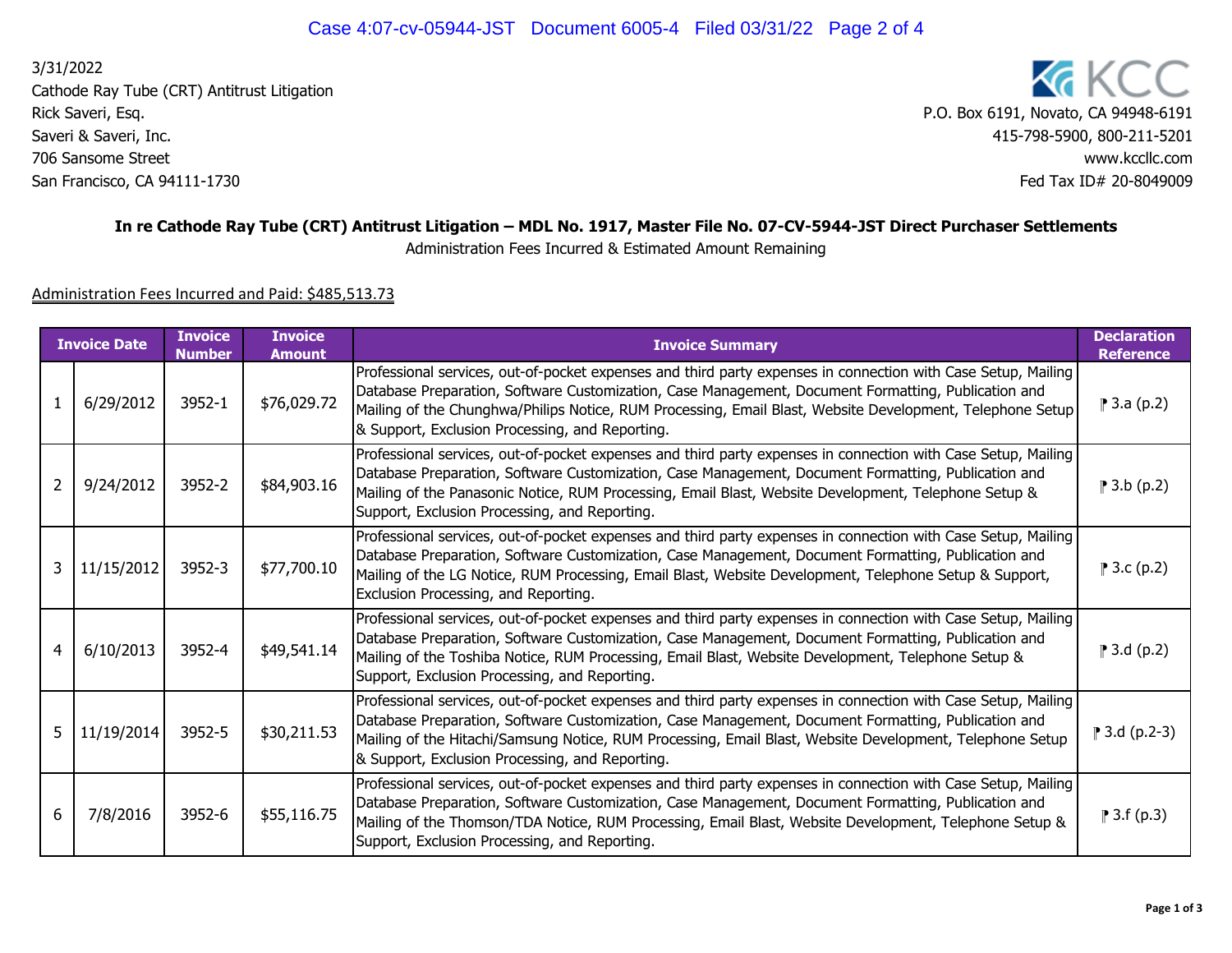Cathode Ray Tube (CRT) Antitrust Litigation Rick Saveri, Esq.Saveri & Saveri, Inc.706 Sansome StreetSan Francisco, CA 94111-17303/31/2022

**KG** KCC P.O. Box 6191, Novato, CA 94948-6191 415-798-5900, 800-211-5201www.kccllc.com www.kccllc.com $\sim$  Fed Tax ID# 20-8049009

# **In re Cathode Ray Tube (CRT) Antitrust Litigation – MDL No. 1917, Master File No. 07-CV-5944-JST Direct Purchaser Settlements**

Administration Fees Incurred & Estimated Amount Remaining

| <b>Invoice Date</b> |           | <b>Invoice</b><br><b>Number</b> | <b>Invoice</b><br><b>Amount</b> | <b>Invoice Summary</b>                                                                                                                                                                                                                                                                                                                                                              | <b>Declaration</b><br><b>Reference</b> |
|---------------------|-----------|---------------------------------|---------------------------------|-------------------------------------------------------------------------------------------------------------------------------------------------------------------------------------------------------------------------------------------------------------------------------------------------------------------------------------------------------------------------------------|----------------------------------------|
|                     | 7/8/2016  | 3952-8                          | \$55,565.24                     | Professional services, out-of-pocket expenses and third party expenses in connection with Case Setup, Mailing<br>Database Preparation, Software Customization, Case Management, Document Formatting, Publication and<br>Mailing of the Litigated Class Notice, RUM Processing, Email Blast, Website Development, Telephone Setup &<br>Support, Exclusion Processing, and Reporting. | <b>P</b> 3.h (p.3)                     |
|                     | 3/10/2017 | 3952-9                          | \$56,446.09                     | Professional services, out-of-pocket expenses and third party expenses in connection with Case Setup, Mailing<br>Database Preparation, Software Customization, Case Management, Document Formatting, Publication and<br>Mailing of the Initial Claims Mailing, RUM Processing, Email Blast, Website Development, Telephone Setup<br>& Support, Exclusion Processing, and Reporting. | <b>P</b> 3.g (p.3)                     |

#### Administration Fees Incurred and Unpaid: \$1,291,445.86

| <b>Invoice Date</b> |            | <b>Invoice</b><br><b>Number</b> | Invoice<br><b>Amount</b> | <b>Invoice Summary</b>                                                                                                                                                                                                                                                                                                                                                             | <b>Declaration</b><br><b>Reference</b>       |
|---------------------|------------|---------------------------------|--------------------------|------------------------------------------------------------------------------------------------------------------------------------------------------------------------------------------------------------------------------------------------------------------------------------------------------------------------------------------------------------------------------------|----------------------------------------------|
|                     | 3/10/2017  | 3952-7N                         | \$71,834.42              | Professional services, out-of-pocket expenses and third party expenses in connection with Case Setup, Mailing<br>Database Preparation, Software Customization, Case Management, Document Formatting, Publication and<br>Mailing of the Second Claims Mailing, RUM Processing, Email Blast, Website Development, Telephone<br>Setup & Support, Exclusion Processing, and Reporting. | <b>P</b> 3.i (p.3)                           |
| 10                  | 9/21/2016  | 3952-7C                         | \$31,023.25              | Professional services, out-of-pocket expenses and third party expenses in connection with Claims Processing,<br>Claims Evaluation (Document Review, Deficiency Review, Fraud Review, and Duplicate Review), Claim<br>Correspondence, Reporting, Telephone Support, and Website Maintenance through June 19, 2016.                                                                  | $\uparrow$ 6-13 (p.4-7);  <br>$P$ 28 (p. 11) |
|                     | 11/19/2021 | 1127409                         |                          | Professional services, out-of-pocket expenses and third party expenses in connection with Claims Processing,<br>Claims Evaluation (Document Review, Deficiency Review, Fraud Review, and Duplicate Review), Claim<br>\$1,129,454.09 Correspondence, Reporting, Telephone Support, Website Maintenance, Fund Account Management, and Tax<br>Compliance through October 31, 2021.    | $P$ 6-28 (p.4-11)                            |